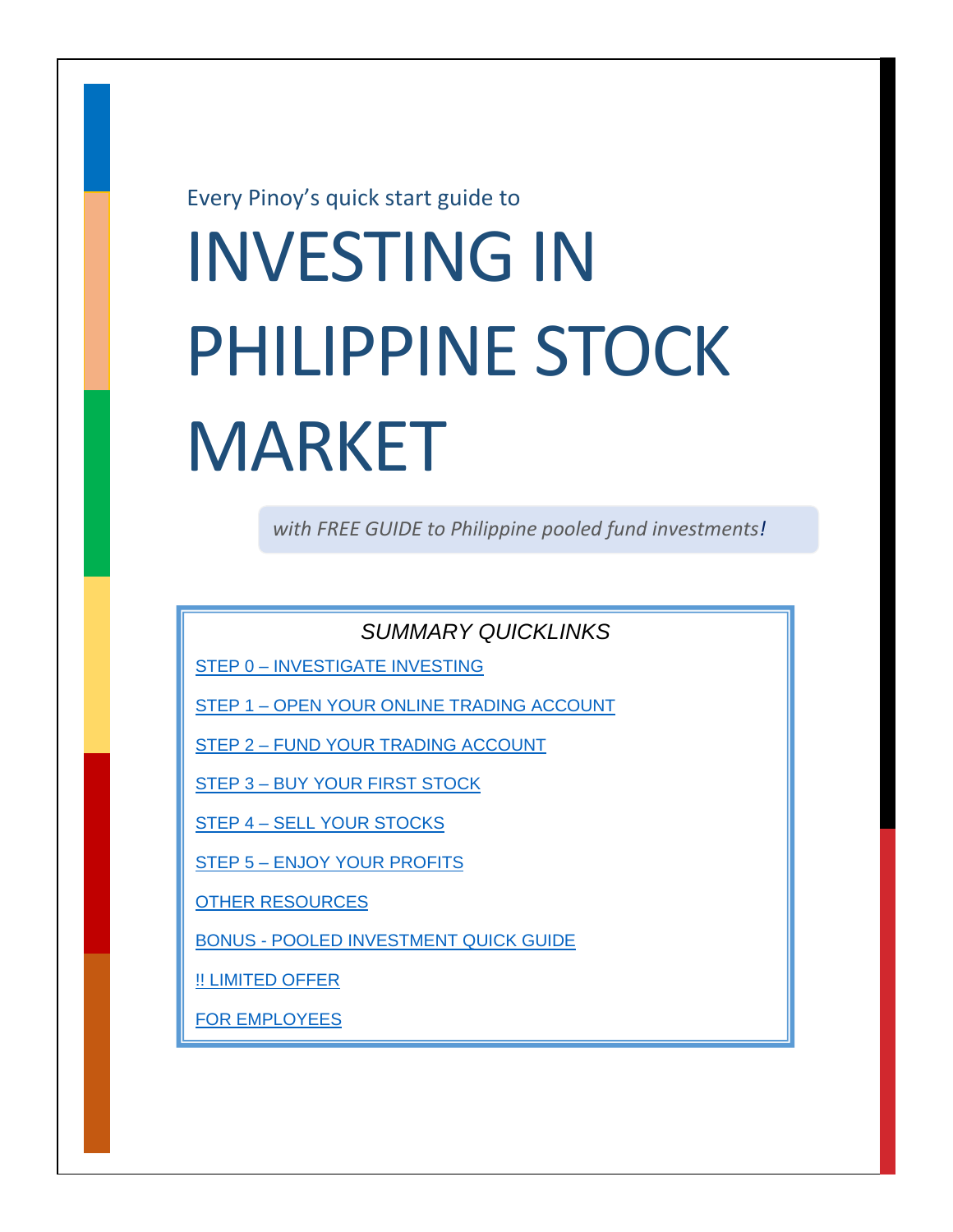## HOW TO INVEST IN PHILIPPINE STOCK MARKET **START INVESTING THIS WEEK**

## <span id="page-1-0"></span>**STEP 0 - INVESTIGATE INVESTING**

Understand first what investing in stock market is all about. Hey, it's your *hard-earned money* at stake here so never plunge into the market without knowing the basic do's and don'ts. However, this should be a continuing process so you can proceed to the next steps while doing this. But let me give you some quick start points here.

When a company wants to raise money for possible expansion, one option it can take is to raise the funds from people outside the company. It can do so by selling a minority part of ownership of the company to these people, whom we will call as **investors**. This form of ownership in a corporation is called **shares**, which can also be called **stocks**. If you buy a stock of a company, you therefore become a partowner of it.

So how do you make sure that you make money out of investing?

Simple: *Become part-owners of fantastic companies*. In other words, only buy shares or stocks of companies who are earning big money consistently! Key word: *consistently*.

You'll learn some tips below how to do this.

Unfortunately, you cannot buy your first stock alone. You will need what you call a **stockbroker** or more formally a **trading participant** who will place buy or sell orders on your behalf in the Philippine Stock Exchange (PSE). PSE is simply the place designated in our country where people converge to buy and sell stocks.

## **BE A SMART PINOY INVESTOR**

Hi there!

Welcome to this quick start guide to investing in Philippine stock market.

Check this **[page](http://smartpinoyinvestor.com/beginners)** for more beginners' topics.

Email me **[here](http://www.smartpinoyinvestor.com/contact)** if you have other questions.

Happy investing!  $\odot$ 

- Omeng Tawid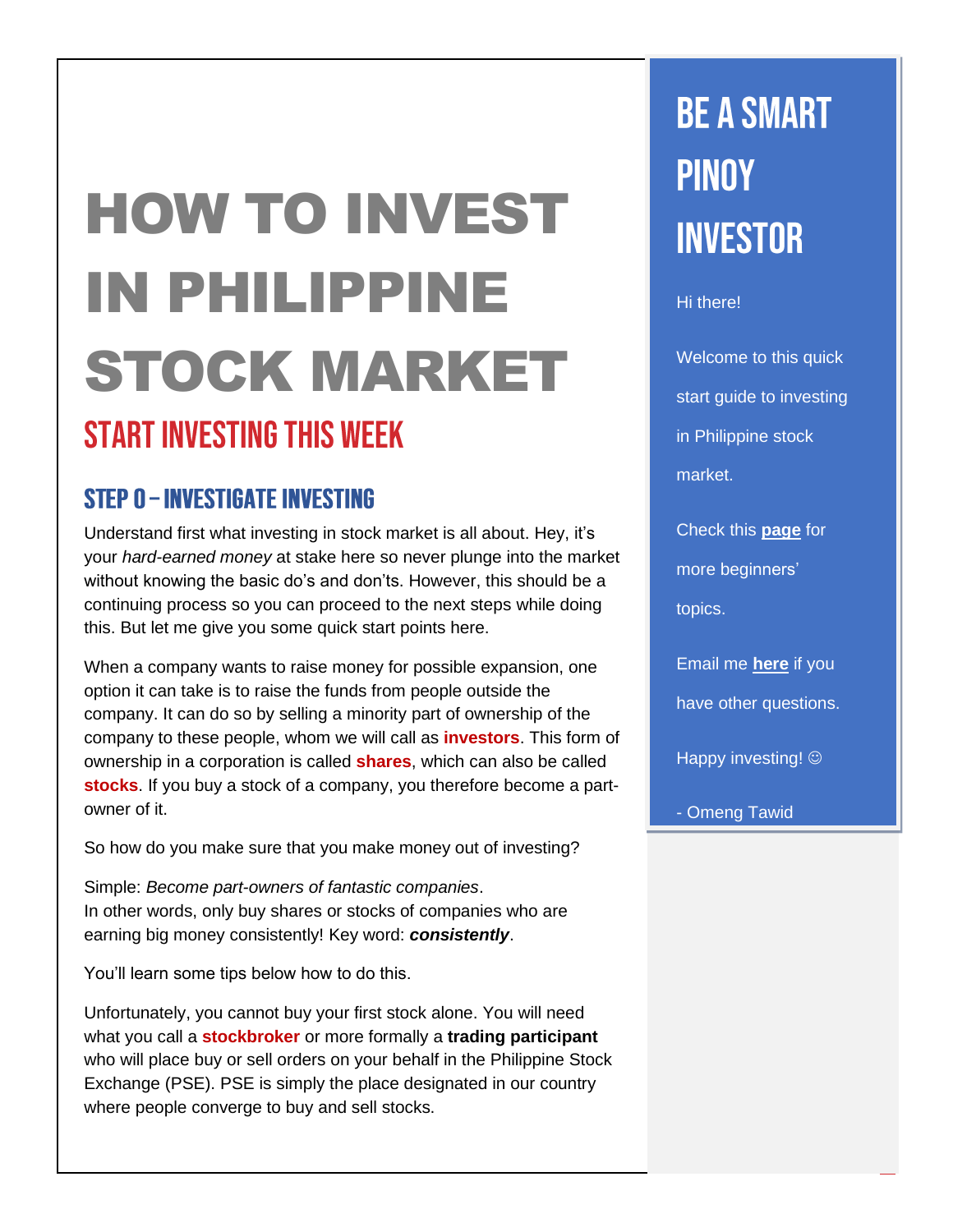Here comes the very first step you need to do to start investing.

## <span id="page-2-0"></span>STEP 1 - OPEN YOUR ONLINE TRADING ACCOUNT

A trading account provided by a broker allows you to buy and sell stocks. Fortunately, there are now online brokers available which will allow you to do all your transactions online (account opening, funding your account, buying/selling your stocks, and withdrawing your money).

Opening an online trading account is very similar to opening a normal savings account in a bank. You just need to submit accomplished forms and basic requirements (copies of government-issued ID's) to your chosen online broker's office.

Don't worry, this will be a one-time application only; the rest of the steps (like buying stocks and withdrawing your money) can all be done online afterwards.

COL Financial, formerly Citiseconline, is my recommended online broker for beginners. You can check this post for the step by step tutorial **HOW TO OPEN YOUR [STOCK TRADING ACCOUNT](http://smartpinoyinvestor.com/colfinancial) ONLINE IN COL FINANCIAL [\(EVEN USING YOUR MOBILE PHONE\).](http://smartpinoyinvestor.com/colfinancial)** *If the link doesn't work, you can copy-paste to your browser the URL that comes next:* <http://smartpinoyinvestor.com/colfinancial>

That tutorial is well applicable to anyone –employees, self-employed, students, OFWs, retirees and even non-Filipino residents! You can either **(1)** apply online, OR **(2)** go to their office with the accomplished printed-out forms OR **(3)** you send all the requirements via a courier service. In all cases, you then wait for their email for the additional needed next steps which is account funding & activation.

Another easier option for anyone (including OFWs and those in provinces) **who already has BDO account enrolled in BDO online banking** is to try out its partner online stockbroker BDO Nomura. Just like COL Financial, this option allows you to open a trading account online without the hassle of going to your broker's office. That means you can buy your first stock anytime soon if you fall in this category. Click here to find out [How to Open a Trading Account Online with BDO Nomura.](http://smartpinoyinvestor.com/bdonomura) [\(http://smartpinoyinvestor.com/bdonomura\)](http://smartpinoyinvestor.com/bdonomura)

Once your online trading account is approved, you'll receive an email containing your account details which at this point is now ready for funding.

Remember, you're *buying* a stock here, so that buying will certainly require initial capital. While your trading account will give you the needed *platform* to buy a stock, you want to make sure that you have enough *funds* to do so. You can fund with as low as 1000 pesos only.

## <span id="page-2-1"></span>STEP 2 - FUND YOUR TRADING ACCOUNT

Funding your trading account is done by making a bank deposit or merchant payment. It works like paying for your bills through a bank.

The manual approach is you go to a branch of BPI, BDO or Metrobank, etc, fill out the Merchant Payment slip with your account number (this is provided to you via email once your trading account is approved by your chosen broker) and indicate the amount you'll deposit. This deposit will be entirely transferred directly to you trading account which you can use to buy your first stock. No fees to be deducted and this becomes part of your capital to finally buy stocks.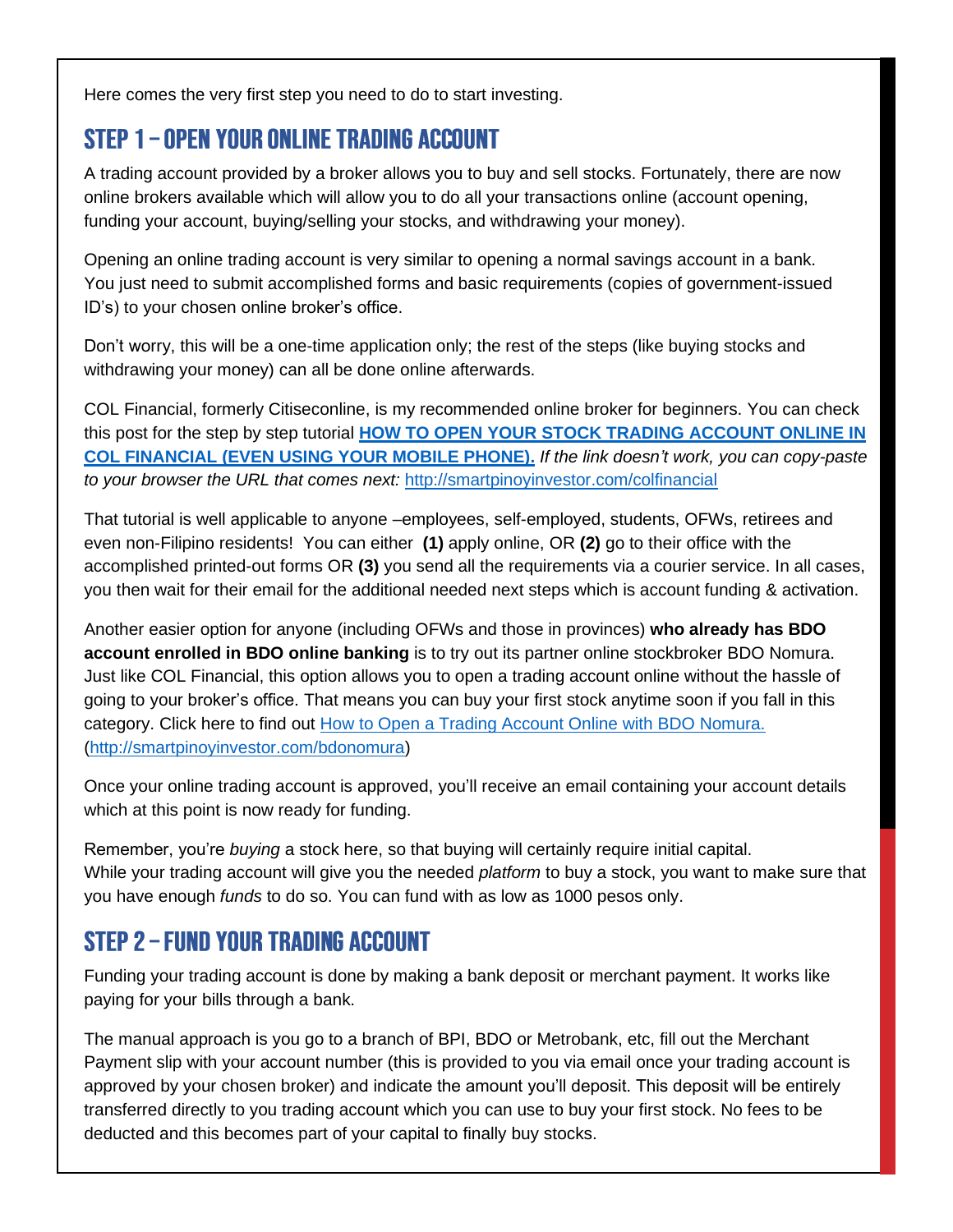**PRO TIP:** If you do online banking with your favorite bank, you can enroll your trading (broker) account as merchant and do the funding online. No more long queues in your bank's branch! Yay!

It normally takes one trading (banking) day or less for your deposit to reflect on your trading account. It can be shorter for other brokers, possibly within the day if you're within their cut-off time for funding.

At this point, you have your trading account and enough funds in it. Time to buy your first stock!

## <span id="page-3-0"></span>STEP 3 - BUY YOUR FIRST STOCK

Yahoo! This will be the most exciting yet challenging part of your investing journey.

Let me warn you: At this point, you'll have two challenges as a beginner:

- (1) If you log-on to your trading account, you may **become overwhelmed** with the lots of menus and numbers you see on your screen. It's easy to be discouraged and confused not knowing what to do with all those buttons. *But don't you worry*, I created a simple tutorial you can follow so you make your way to buy your first stock.
- (2) Another *more important* problem you will have is not knowing exactly **what stocks to buy**. There are currently more than 200 stocks you can choose from. Which one will make you money down the road? Again, don't worry, I've got your back.



To solve your first problem, just check this tutorial >> [How to Place Buy / Sell Stock Transactions<<](check%20this%20tutorial%20%3e%3e%20How%20to%20Place%20Buy%20/%20Sell%20Stock%20Transactions:%20http:/smartpinoyinvestor.com/buysell%20%3c%3c) [\(http://smartpinoyinvestor.com/buysell](http://smartpinoyinvestor.com/buysell) ) and follow the steps to buy your first stock and ignore the rest (at this point).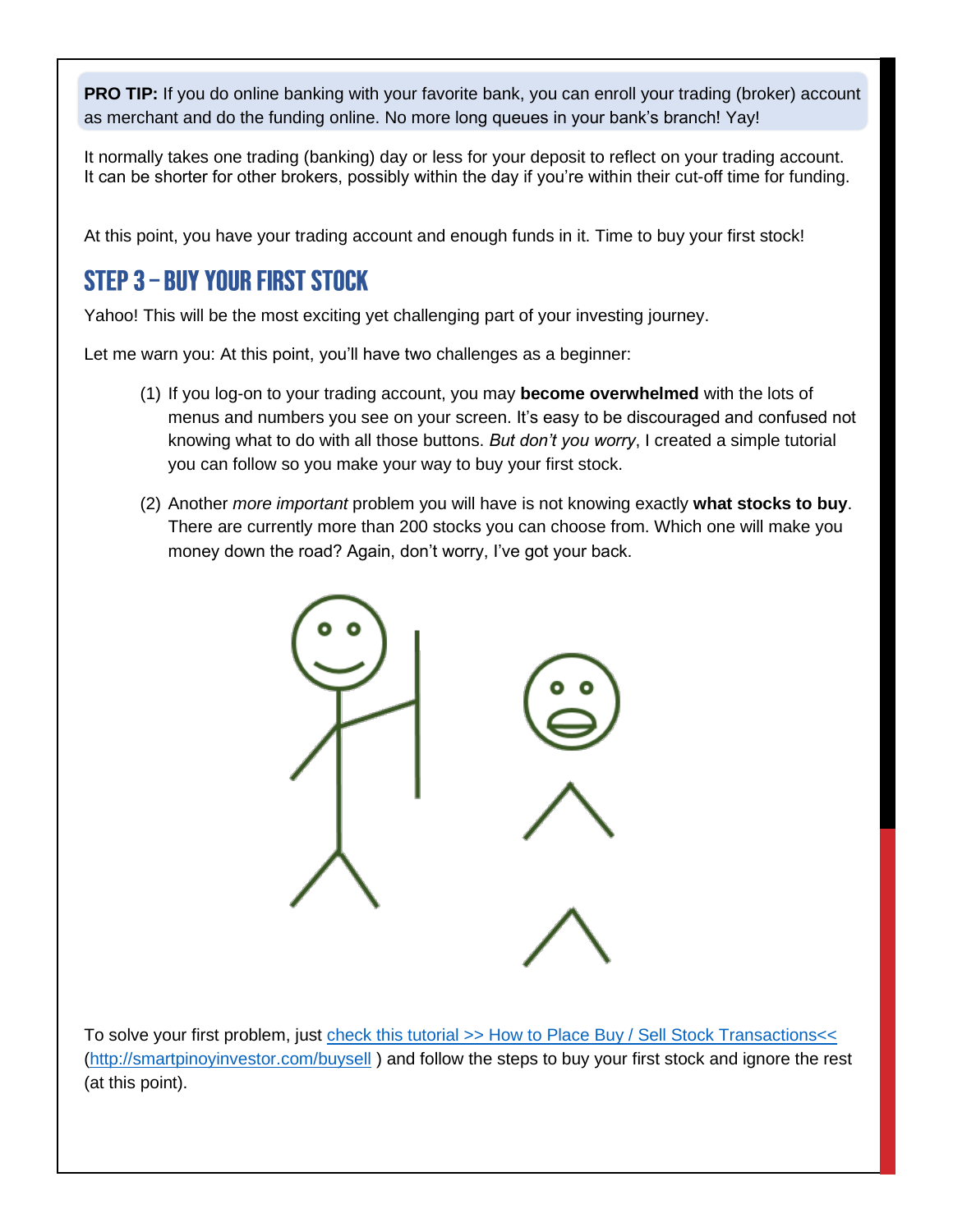To solve your second problem on screening what stocks to buy, I shared simple practical tips for you in this post >> How to Choose What [Stocks to Buy and Sell <<.](http://smartpinoyinvestor.com/stockpicks) [\(http://smartpinoyinvestor.com/stockpicks\)](http://smartpinoyinvestor.com/stockpicks)

## <span id="page-4-0"></span>**STEP 4 - SELL YOUR STOCKS**

If you've done Step 3 above properly, you'll soon see your investment growing through time. And if you're happy with the earnings, you can go sell it. The good news is you can sell anytime.

(Hey, don't forget the risk associated with investing in stocks. Stocks prices fluctuate up and down every trading day, so don't be surprised if you see your investment declining in value. It all boils down to your strategy and time horizon how your stock investment will grow its value through time).

The steps in selling are very similar to what you did in Step 3, except that you're *selling* at this stage, as opposed to *buying.*

## <span id="page-4-1"></span>**STEP 5 - ENJOY YOUR PROFITS**

Once you're done selling, you can now withdraw back your investments if you want to.

Withdrawing your investment means you're transferring your investment money from your trading account to your bank account so you can withdraw it using your ATM card, for example.

You can follow this [easy tutorial >>How to Withdraw Funds from Your Trading Account<<](http://smartpinoyinvestor.com/withdraw) [\(http://smartpinoyinvestor.com/withdraw\)](http://smartpinoyinvestor.com/withdraw) how to do this.

#### *THAT'S IT!*

*Those are the five simple steps to get started in Philippine Stock Market!*

Personally, I make my investment account as my giant piggy bank and consider it as my long-term investment! That means I just *add monthly* to my investment, buy my *carefully chosen* stocks, and sell when I believe it's already *time to sell.* I don't withdraw and take it out. Instead, I use the selling proceeds to buy other cheap stocks and repeat the whole process, thus making the power of compounding work for me.

But it's really all up to you how you will handle your investment. Being a direct stock investor, you're totally free when to buy, when to sell, and when to withdraw and enjoy you profits! ©

You're done at this point! In case you'll want more help…

## <span id="page-4-2"></span>**OTHER RESOURCES**

I also listed other resources below to help make investing (and growing your money) easier for you:

- ✓ [My Maid Invests in the Stock Market…](http://smartpinoyinvestor.com/trc/mymaidinvests) and Why You Should, Too! **(***nice read!***) (**<http://smartpinoyinvestor.com/trc/mymaidinvests>**)**
- ✓ [Top Three Ways How](https://www.smartpinoyinvestor.com/2019/09/how-to-avoid-losing-money-in-philippine-stock-market-2.html) New Investors Lose Money [\(https://wp.me/p4piAB-1rE\)](https://wp.me/p4piAB-1rE)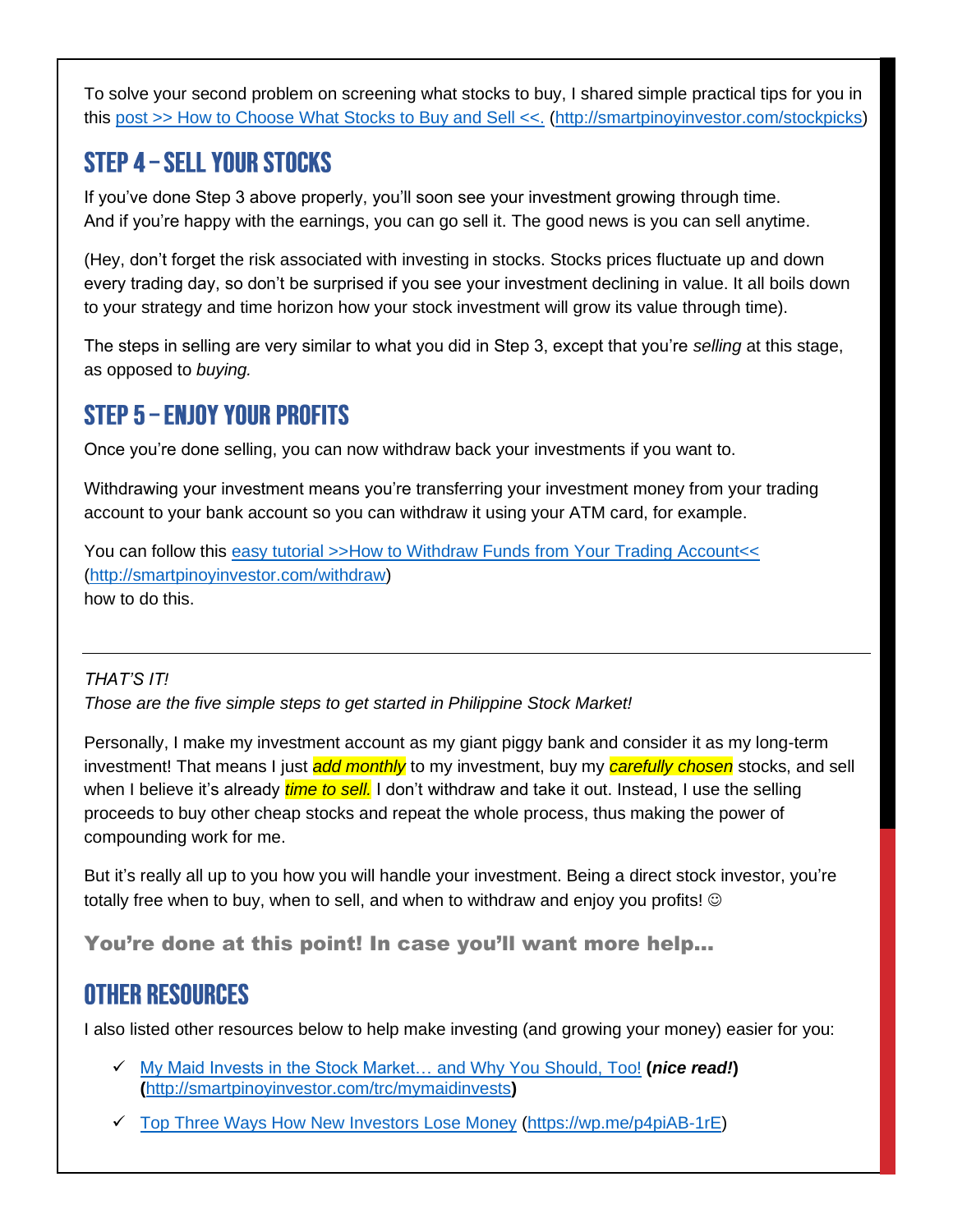- ✓ [Screening your stocks selection using COL Financial's Model Portfolio](http://www.smartpinoyinvestor.com/stockpicks) [\(http://www.smartpinoyinvestor.com/stockpicks\)](http://www.smartpinoyinvestor.com/stockpicks)
- $\checkmark$  [Easy Investing with Strategic Averaging Method](http://www.smartpinoyinvestor.com/samtutorial) [\(http://www.smartpinoyinvestor.com/samtutorial\)](http://www.smartpinoyinvestor.com/samtutorial)
- ✓ [Bo Sanchez Truly Rich Club Stocks Update \[](http://smartpinoyinvestor.com/trulyrichclub)*highly recommended for beginners!]* [\(http://smartpinoyinvestor.com/trulyrichclub\)](http://smartpinoyinvestor.com/trulyrichclub)

If you have any question, you can quickly send them [here.](http://smartpinoyinvestor.com/contact) *Bawal mahiya, future mo at ni family usapan dito.* ☺

Also make sure to subscribe to my [YouTube channel](http://smartpinoyinvestor.com/youtube) for more learning videos [here.](http://smartpinoyinvestor.com/youtube) <http://smartpinoyinvestor.com/youtube>



#### Kitakits soon, **Omeng Tawid**

**PS**: I really hope this quick guide gave you an overview you think you need about stocks investing. If not , help me improve it by sending me a note at [omeng@smartpinoyinvestor.com.](mailto:omeng@smartpinoyinvestor.com?subject=Quick%20Guide%20Feedback)

If you liked this, I invite you to share this quick guide to your network. Just forward this link to them – *SmartPinoyInvestor.com/ebook*. That way you become part of increasing financial literacy of our *kababayan*. Let's help create the next generation become a better and richer Philippines. God bless!

### <span id="page-5-0"></span>**FREE WEBINAR**

You can also join our online learning session. It's FREE and online which means you can attend wherever you are.

Sign-up here - <http://smartpinoyinvestor.com/webinar> for schedule and topics.

## **BONUS - POOLED INVESTMENT QUICK GUIDE**

There are two way to start investing in stocks – direct investing and indirect investing.

#### **Direct investing** is exactly what I described above.

I call this direct investing because YOU do all the activities YOURSELF in this way.

This includes funding your account, finding which specific stocks to buy/sell (which could demand lots of time of study) and actually executing the buy and sell orders on your computer screen.

You totally don't need anyone, aside from your funded broker account, to make money since you can do all these things at the comfort of your home just with your gadget connected to the internet.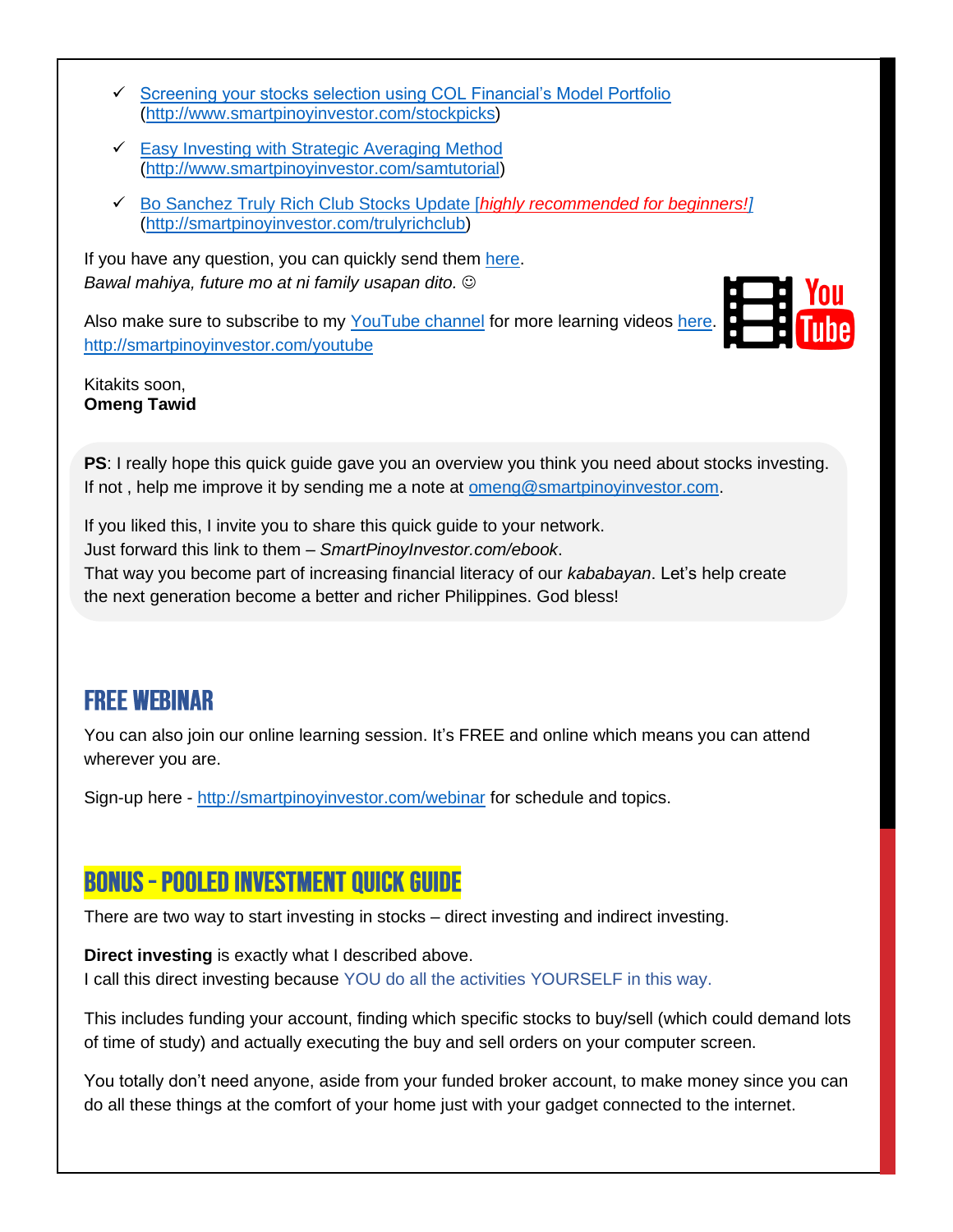If you want to invest in, say the company that manages and operates the giant SM malls, then you can just log-in to your trading account and buy *SMPH* stocks (SMPH is the stock code of SM Prime Holdings) even with your smartphone. You can also always see how your money fluctuates with the movement of the market on your gadget screen.

The problem is… direct investing could be overwhelming for a beginner (as with any undertaking at the start), but it becomes very easy to do once you get the hang of it. If you are serious in actively managing your investment, direct investing could be the path for you. Since you are the direct investor on this, you also take full responsibility for the possible losses you can incur.

But there are a lot of people who have no time or interest to study about how stock prices move and really monitor their investments on a weekly (or daily) basis.

Instead, these people just wish to get better returns than what ordinary bank deposits can offer. This includes full-time employees, OFWs abroad, financially-established people or anyone who has excess money to invest on top of their normal daily needs.

They simply want to "*invest their excess money hoping that after some time, they get their money back with decent returns*".

That's where **indirect investing** comes in.

Indirect investing could be divided into two – Mutual Funds and UITF (Unit Investment Trust Fund). These two operate very similar since they are just variations of the general **pooled investment fund** from several investors, invested into predefined types of investments, and actively managed **not by you** but by a professional fund or investment manager.

To learn more about these options, you can go to below resources.

- ✓ [How to Invest in Philippine Mutual Funds Online for Beginners](http://www.smartpinoyinvestor.com/mutualfund) [\(http://www.smartpinoyinvestor.com/mutualfund\)](http://www.smartpinoyinvestor.com/mutualfund)
- ✓ [2020 Best Performing Mutual Funds in the Philippines](https://www.smartpinoyinvestor.com/2019/09/2019-best-performing-mutual-fund-in-the-philippines.html)
- ✓ [How to Invest in Philippine Unit Investment Trust Fund \(UITF's\) for Beginners](http://www.smartpinoyinvestor.com/uitf) [\(http://www.smartpinoyinvestor.com/uitf\)](http://www.smartpinoyinvestor.com/uitf)

Personally, I have both direct stock investments and mutual fund / UITF investments, so nothing can stop you to try them out both and do your own assessment through time.

Happy investing!

[BACK TO RESOURCES](#page-4-2)

#### <span id="page-6-0"></span>LIMITED OFFER

You must have heard about Gina, Bo Sanchez's house-helper turned accountant, who is now a millionaire.

A few years ago, Bo decided to teach her to invest in the stock market. Every month, she set apart a small portion of her salary to buy stocks.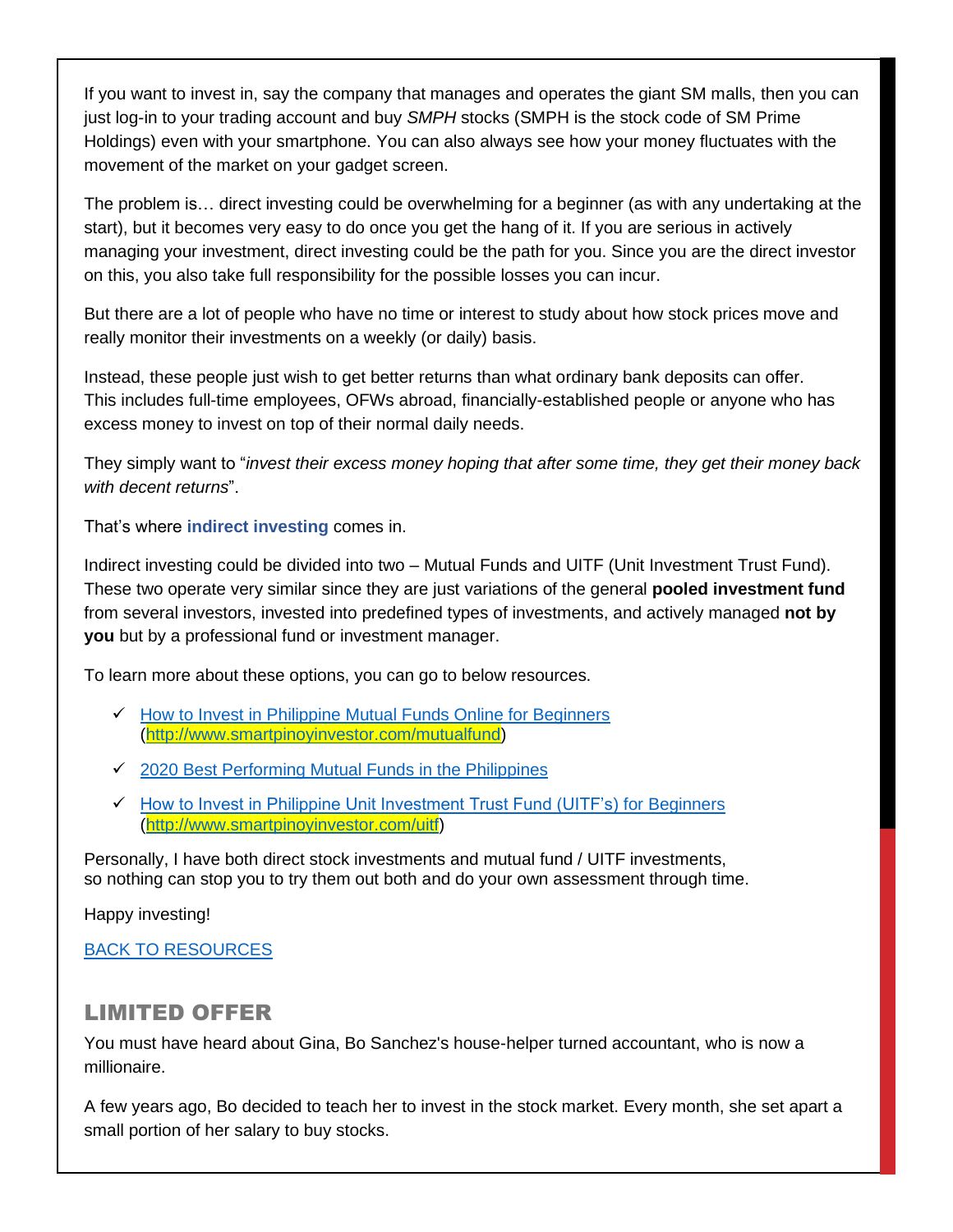Now, her small investments have returned — and she is now a millionaire.

If his maid can do it, you can do it too!

GOOD NEWS! The story is shared in a new a book, entitled, How My Maid Became a Millionaire. You can order a copy of this book FOR FREE — just pay for the shipping cost and it's all yours.

To get a copy of How My Maid Became a Millionaire for FREE (just pay for the shipping cost), click the <http://smartpinoyinvestor.com/freebook>



#### <span id="page-7-0"></span>FOR EMPLOYEES/SELF-EMPLOYES

If you're a private employee or self-employed, chances are you are an SSS and a Pag-IBIG member.

Do you know that you can now monitor and access your SSS and Pag-IBIG records online?

You can even apply for SSS Salary Loan Online and get rewards and discounts with your Pag-IBIG ID card.

Check below resources to maximize your membership in these two institutions.

SSS Online – [Check your contributions](http://smartpinoyinvestor.com/sss) [\(http://smartpinoyinvestor.com/sss\)](http://smartpinoyinvestor.com/sss)

[2020 Guide to Virtual Pag-IBIG Online –](http://smartpinoyinvestor.com/virtualpagibig) Check your Contributions [\(http://smartpinoyinvestor.com/virtualpagibig\)](http://smartpinoyinvestor.com/virtualpagibig)

**PS.** If you want more free learning videos, check out my [YouTube channel](http://smartpinoyinvestor.com/youtube) for more practical lessons.